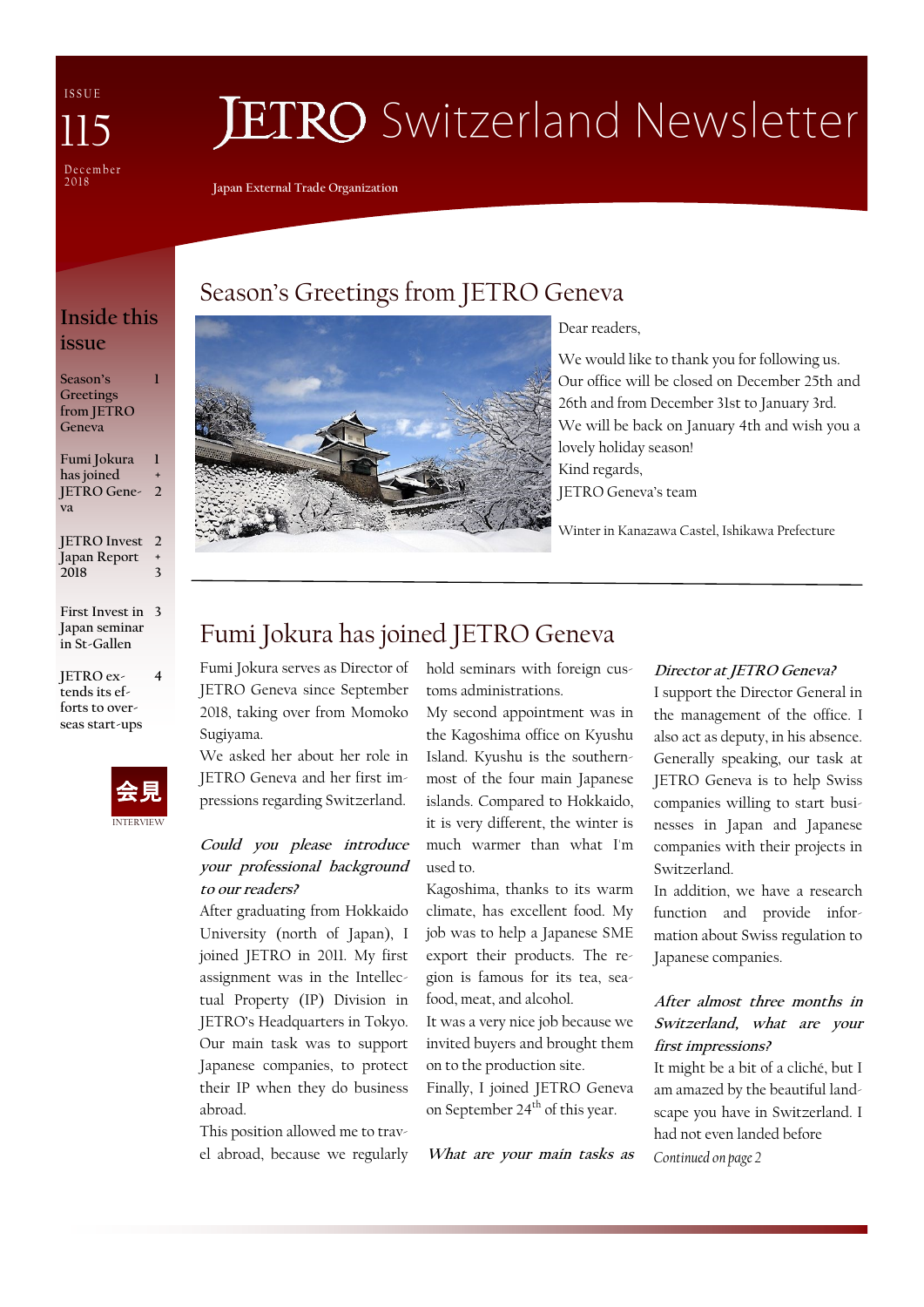### Fumi Jokura has joined JETRO Geneva





Ms. Fumi Jokura, Director

#### *Continued from page 1*

I could already enjoy the view of the mountains from the window of the plane. Over the last months, I have traveled a lot around the country and have seen many different and beautiful landscapes.

I also really like the diversity of Switzerland, and Geneva in particular. It is a very international city. Thanks to the international organizations, you can find so many nationalities in a city that is relatively small in comparison with other famous cities.

#### **Is there anything that surprised you when you arrived here?**

I have been impressed by the kindness of the people. On public transport, I often see people giving their seat up to elderly people. It's great.

As a foreigner, I felt very welcomed. During the first days, when I was lost, people always kindly helped me to find my way.

As for a negative surprise, I must say that the prices are quite high in Switzerland.

### **Is there one small thing you like here and one you miss from Japan?**

It is certainly another cliché, but I am so happy with the great choice of cheese available in Switzerland. In Japan, the choice is limited and cheese is an expensive product. Here I can try so many different types.

Transport is also very easy and convenient for both inside and outside Switzerland. The reasonable size of Swiss cities also makes it very easy to go into nature. Thanks to the

central position of Switzerland in Europe, it is also very easy to travel from one great place to another.

One thing that I miss from Japan is the diversity of the products. I was so happy to find Japanese products here, but naturally, it is only a small part of the richness of what Japan has to offer. Like we have a limited choice of European cheese in Japan, you also have less choice regarding Japanese products here. For instance, we have hundreds of soy sauces, with very different tastes.

#### **What are your hobbies?**

I really like cooking. I am curious and like to try local products. When I travel, I always pay attention to the local specialties. From this point of view, I am very happy about the diversity that can be found in Switzerland.

I also like to spend time in nature. I go hiking when the weather is good. When I was on Kyushu, I really enjoyed the beauty of the island.

### JETRO Invest Japan Report 2018

動向

TREND

With the goal of creating employment and innovation by attracting excellent human resources and technology to Japan, the government announced its target of increasing inward foreign direct investment (FDI) stock to 35 trillion yen by 2020. Steady progress is being made toward achieving this policy goal, with FDI stock achieving a historical high for the fourth consecutive year by the end of 2017, at 28.6 trillion yen.

JETRO, as Japan's central organization for attracting inward FDI, has provided support for foreign companies entering the Japanese market and expanding their business in Japan.

*Continued on page 3*

| Rank           | Country/region | Stock (billion yen) Ratio (%) |      |
|----------------|----------------|-------------------------------|------|
| 1              | US             | 6,670                         | 23.4 |
| 2              | Netherlands    | 4.595                         | 16.1 |
| 3              | France         | 3,500                         | 12.3 |
| $\overline{4}$ | Singapore      | 2,542                         | 8.9  |
| 5              | UK             | 1,721                         | 6.0  |
| 6              | Cayman Islands | 1,414                         | 5.0  |
| $\overline{7}$ | Switzerland    | 1,259                         | 4.4  |
| 8              | Hong Kong      | 960                           | 3.4  |
| 9              | Germany        | 894                           | 3.1  |
| 10             | Luxenbourg     | 857                           | 3.0  |

Investors in Japan: Top 10 Source: Ministry of Finance and Bank of Japan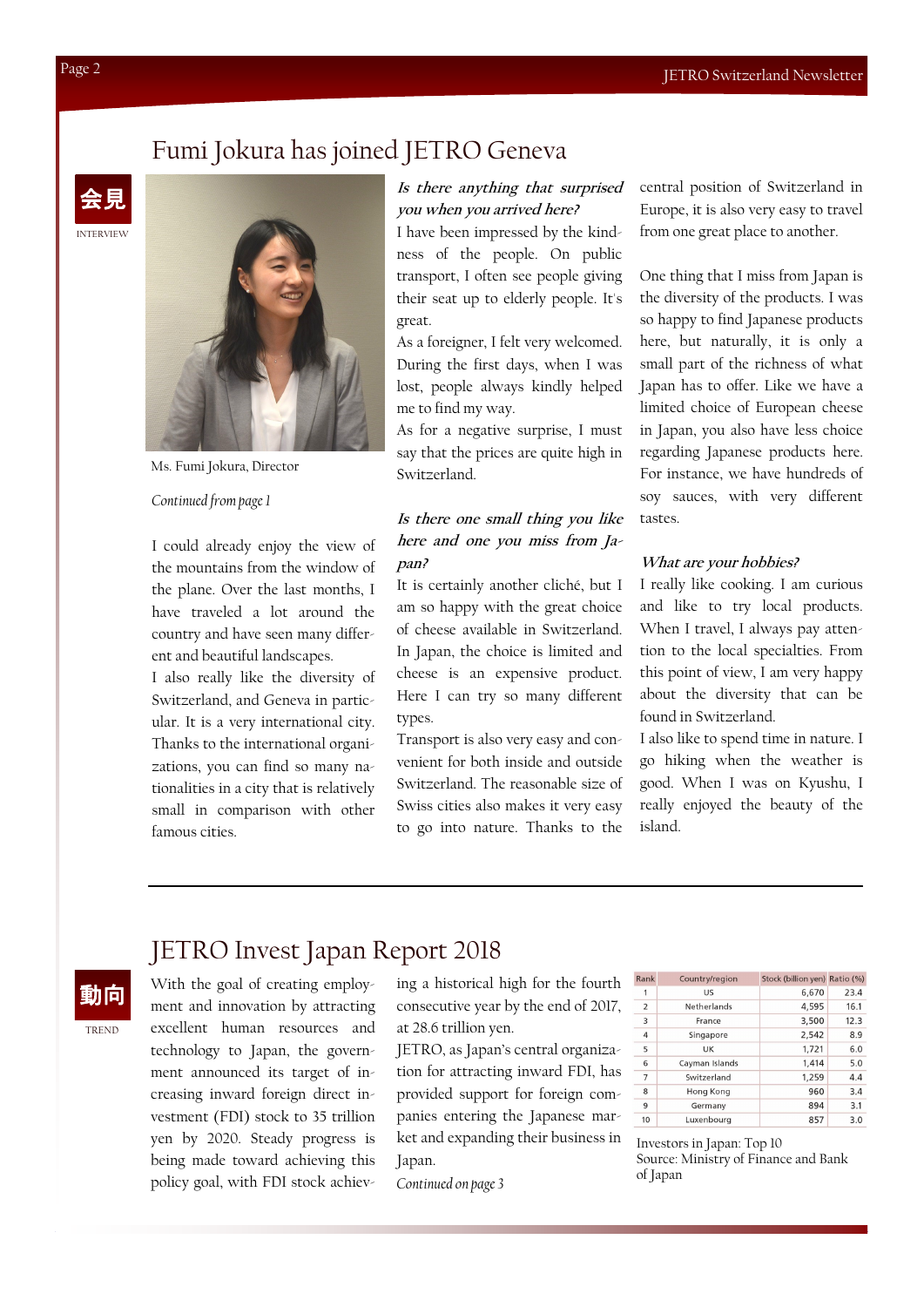### JETRO Invest Japan Report 2018

Since the start of the "Invest Japan" campaign in 2003, JETRO has supported more than 18,000 projects and helped in the successful establishment of over 1,800 companies. Experienced staff members who serve as "Personal Advisors" work closely with foreign companies to address the challenges they face starting up in Japan—including

Continued from page 2 **those related to language**, business ment. practices, rules and regulations—in order to realize more projects. Furthermore, under the "Support Program for Regional Foreign Direct Investment in Japan" started this fiscal year, our organization has placed the vitalization of local regions through FDI as an important pillar and is working with the government as one to assist municipalities proactive in drawing invest-

ment.

Switzerland is a very important partner for Japan. Despite a relatively small economy, Swiss investments represented 4.4% of the total in 2017 making Switzerland the 7th largest investor in Japan before major economies like Germany or China.

JETRO Invest Japan Report 2018 is available [here.](https://www.jetro.go.jp/en/news/releases/2018/87e53bcd0885d4ec.html)



### First Invest in Japan seminar in St-Gallen

On December 4<sup>th</sup>, JETRO Geneva, with its partners SME-Ventus and Comerzbank, held for the first time a seminar in St-Gallen. The event attracted around 30 companies from very different industries such as banks, universities, SMEs or law firms. Charles Ochsner, lawyer in Japan, briefed the audience of not only the legal but also the cultural aspect to take into account when entering the Japanese market. This cultural aspect was also largely

addressed by Mr. Andreas Renfer, Sales Director of the medtech company Ziemer Ophtalmic who insisted on the necessity of understanding the Japanese group-oriented set of mind to be successful in Japan. Mr. Renfer also insisted on the strict regulations that should not be underestimated. The presentation of Mr. Adriano Gut, manager at SwissQPrint focused on how to turn a failure into a success (read SwissQprint's story in the [issue 105](https://www.jetro.go.jp/ext_images/switzerland/newsletter/Newsletter_2018/newsletter105.pdf) 

#### [of our newsletter\).](https://www.jetro.go.jp/ext_images/switzerland/newsletter/Newsletter_2018/newsletter105.pdf)

From the experience of SwissQprint it was clear that quick reaction is essential when problems occur to save the business. Mr. Wada, new Director General of JETRO Geneva explained how Japan is still a very attractive market in spite of its maturity. The audience was satisfied by this event, and hopefully JETRO gained in visibility in the Eastern part of Switzerland.

TREND

ACTIVITY

活動